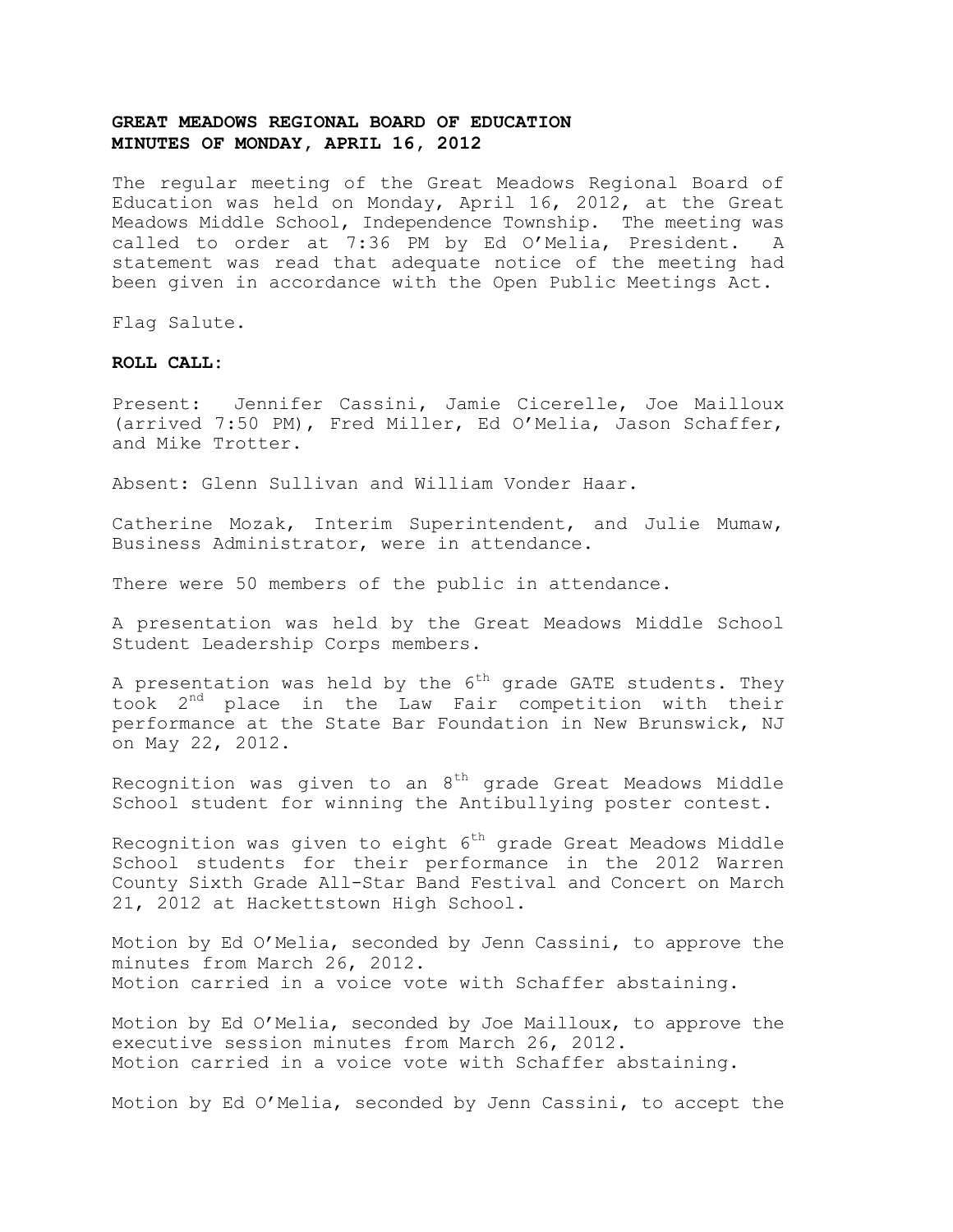Financial Report of the Secretary and Treasurer for the months ending March 31, 2012, as per copies attached, and to certify that as of March 31, 2012, after review of the Secretary's monthly financial reports (appropriations section) and upon consultation with the appropriate district officials, that to the best of my knowledge, no major account or fund has been over expended in violation of NJAC 6:20-2.12(e) and that sufficient funds are available to meet the district's financial obligations for the remainder of the fiscal year. Motion carried in a unanimous voice vote.

Motion by Fred Miller, seconded by Jenn Cassini, to approve the bills from March 26, 2012 to April 16, 2012 in the amount of \$834,771.79. Motion carried in a unanimous roll call vote.

Motion by Fred Miller, seconded by Jamie Cicerelle, to approve the cafeteria bills from March 26, 2012 to April 16, 2012 in the amount of \$1,880.65. Motion carried in a unanimous roll call vote.

Catherine Mozak, Interim Superintendent's Update.

Public Comment:

Susan Cullen asked if an updated job description for the principal position could be made public.

Susan Cullen asked Dr. Frederiks will be Superintendent July 1, 2012 for sure. It was discussed at the Independence Township meeting that the president would like 3-5 year contract. This should be confidential.

Susan Cullen asked about recording board of education meetings.

Susan Cullen asked if the forensic audit can be made public and stated it should not have been in executive session. Jenn Cassini replied the rules governing executive session are very clear. The entire process has never ruled out possible litigation. At this point, litigation is still on the table. The board of education is not acting in a speedy manner in order to have the best outcome for all parties. Catherine Mozak replied litigation is possible. The board of education does have most of the information, but the situation has not yet been settled. You do not have all the information.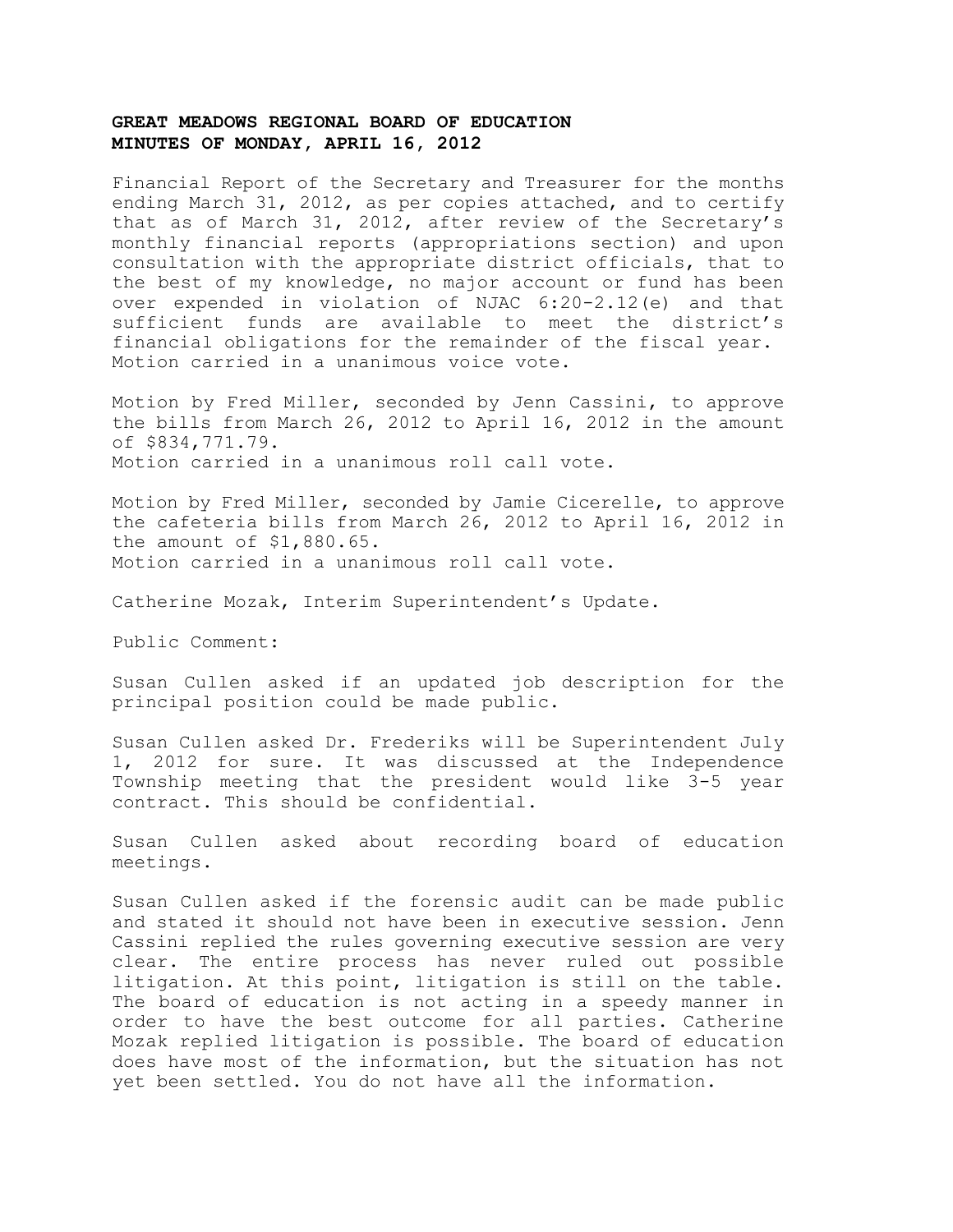- **17.1** Upon recommendation of the Superintendent, motion by Ed O'Melia, seconded by Mike Trotter, to approve the following **Designations** effective July 1, 2012 through June 30, 2013.
	- a. Official Newspapers The Express Times, Star Ledger, and Warren Reporter.
	- b. Bank Depositories Bank of America: General Account, Payroll Agency, and Salary Account First Hope Bank Great Meadows Branch: Three (3) Principals' Checking Accounts, CST Checking Account, Board Office Checking Account, School Building Class Funds, Performing Arts Account, Yearbook Account, Middle School Sunshine Club Account, GMRSD Now Card Account and Great Meadows Regional Cafeteria Account

Signatures required for each account shall be as follows:

General Account - Any three of the following: President or Vice-President; Board Secretary; and Treasurer Building Class Funds - Any two of the following: Building Principal, Principal's Secretary, Board Secretary Cafeteria Account - Any two of the following: Board Secretary, Human Resources Secretary Payroll Agency and Salary Account - Treasurer Principal Accounts - any two of the following: Building Principal, Board Secretary CST Checking Account - any two of the following: CST Director, Board Secretary, Human Resources Secretary, or CST Secretary Board Office Checking - any two of the following: Board Secretary, Human Resources Secretary Performing Arts Account – Rosemary Kumma and Martha Teixeira MS Sunshine Club Account – Janis Romanczyk and Linda Wilkins MS Yearbook Account – Janessa Spellman and Carol Durna GMRSD Now Card Account – any two of the following: Board Secretary, Human Resources Secretary

- c. Designate Business Administrator as the person responsible for Investments.
- d. Authorize Superintendent to make line item transfers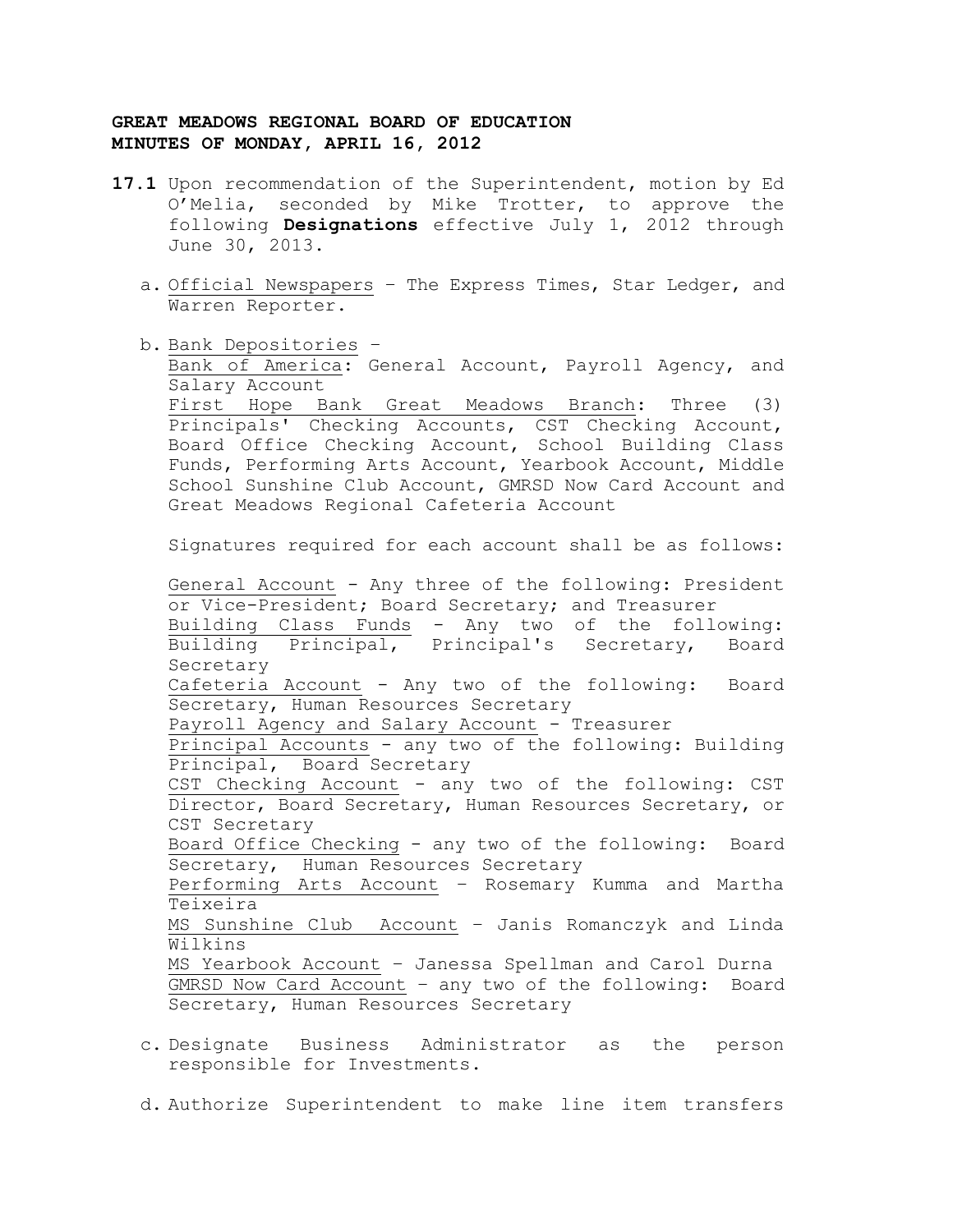between Board Meetings which will be presented for approval at the following Board meeting.

- e. Petty cash funds be established for July 1, 2012, through June 30, 2013 in the amount of \$75.00 each for Liberty School Office, Central School Office, Middle School Office, Child Study Team and Business Office and that the secretary in each office be designated as the individual who will be responsible for the proper disposition of such funds.
- f. The firm of Brown & Brown be designated as Insurance Broker of Record for the 2012-2013 school year and that all existing policies be renewed July 1, 2012.
- g. Approve the following Tax Shelter Annuity Companies: Siracusa, AXA Equitable, and Lincoln Financial for the 2012-2013 school year.
- h. The Annual Agenda for the Regular Board meetings shall be as follows:

Opening – Roll Call Communications to the Board Superintendent's Report Curriculum Update Recognitions and Awards Committee Reports Requests from Floor – Public Comment Action Items Hackettstown BOE Representative's Report Independence Township Representative's Report Liberty Township Representative's Report New Business Unfinished Business Adjournment

- i. All existing By-laws, Policies and Regulations of the Great Meadows Regional Board of Education be adopted for the school year July 1, 2012 through June 30, 2013.
- j. All existing curricula and textbooks of the Great Meadows Regional Board of Education be adopted for the school year July 1, 2012, through June 30, 2013.
- **17.2** Upon recommendation of the Superintendent, motion by Jenn Cassini, seconded by Jason Schaffer, to approve the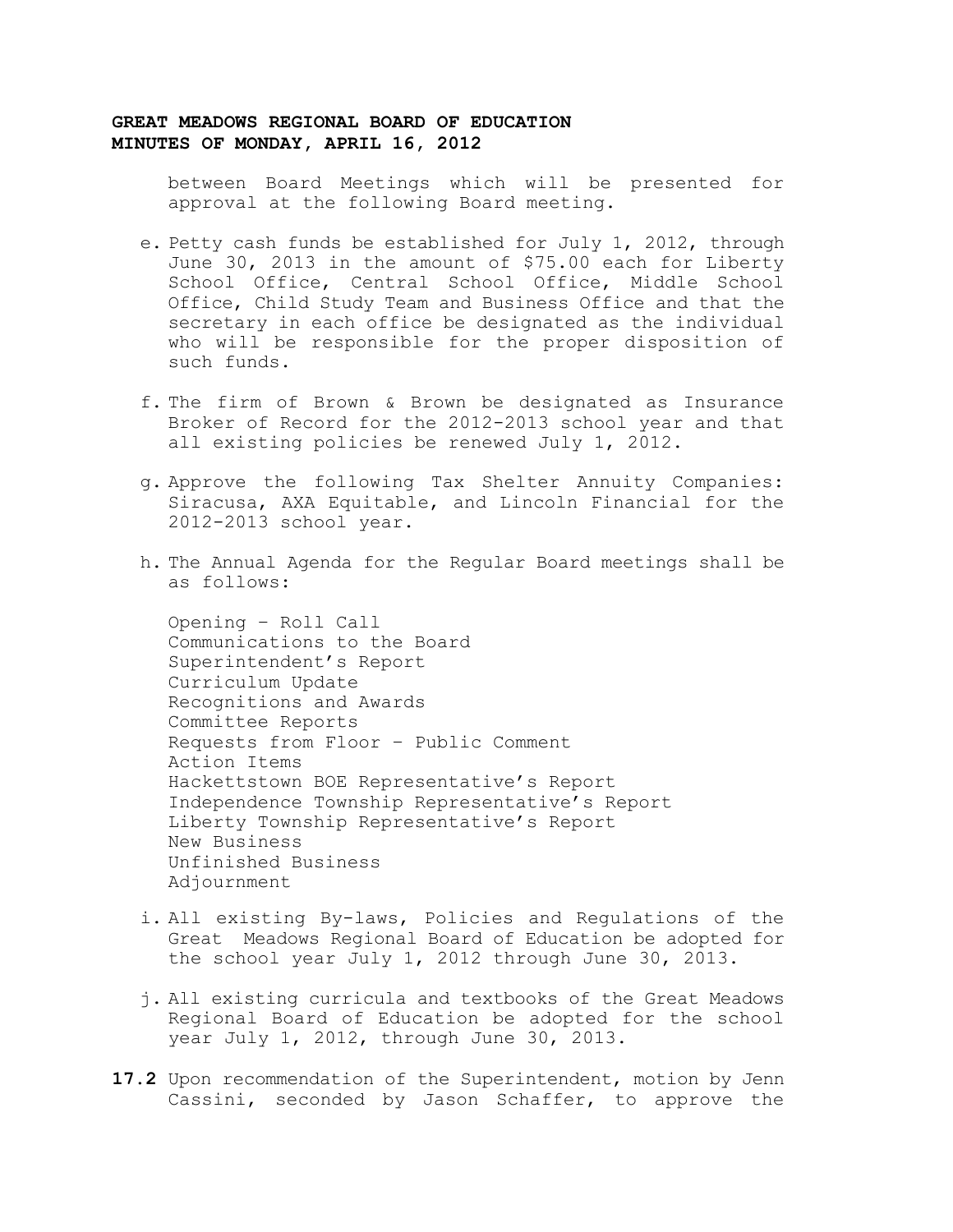following **Personnel/Curriculum** items 17.2.1 to 17.2.16.

Motion by Ed O'Melia, seconded by Jen Cassini, to table item 17.2.8. Motion carried in a unanimous voice vote.

Motion by Jenn Cassini, seconded by Joe Mailloux, to table item 17.2.10. Motion carried in a unanimous voice vote.

Motion carried in a unanimous roll call vote to approve items 17.2.1 to 17.2.7, 17.2.9, 17.2.11 to 17.2.16 and table items 17.2.8 & 17.2.10.

**17.2.1** Approve the following Non-Tenured staff members for employment effective September 1, 2012 through June 30, 2013. Salaries as per successor GMRBOE/GMREA contract to be negotiated.

Ackerman, Lauren – Elem. Guidance Bienus, Tjasa - .6x – Art Teacher Boyle, Jill – Dir. of Spec. Ed./Social Worker Colaco, Donna – Speech Teacher DeLorenzo, Michelle – Teacher Frayne, Deanna – Teacher Hendershot, Beth – Nurse King, Megan – Teacher Levenstein, Maria – Art Teacher Muller, Kerri – Teacher Spellman, Janessa – Wellness Teacher Wilson, Cheryl – Nurse Zeliff, Cheryl – Teacher Zigarelli, Alyssa – Teacher Zino, Mary Ann – Teacher

**17.2.2** Approve the following Tenured Child Study Team personnel for employment effective September 1, 2012 through June 30, 2013. Salaries as per successor GMRBOE/GMREA contract to be negotiated.

Conway, Stephanie – School Psychologist

**17.2.3** Approve the following Tenured Teaching personnel effective September 1, 2012 through June 30, 2013. Salaries as per successor GMRBOE/GMREA contract to be negotiated.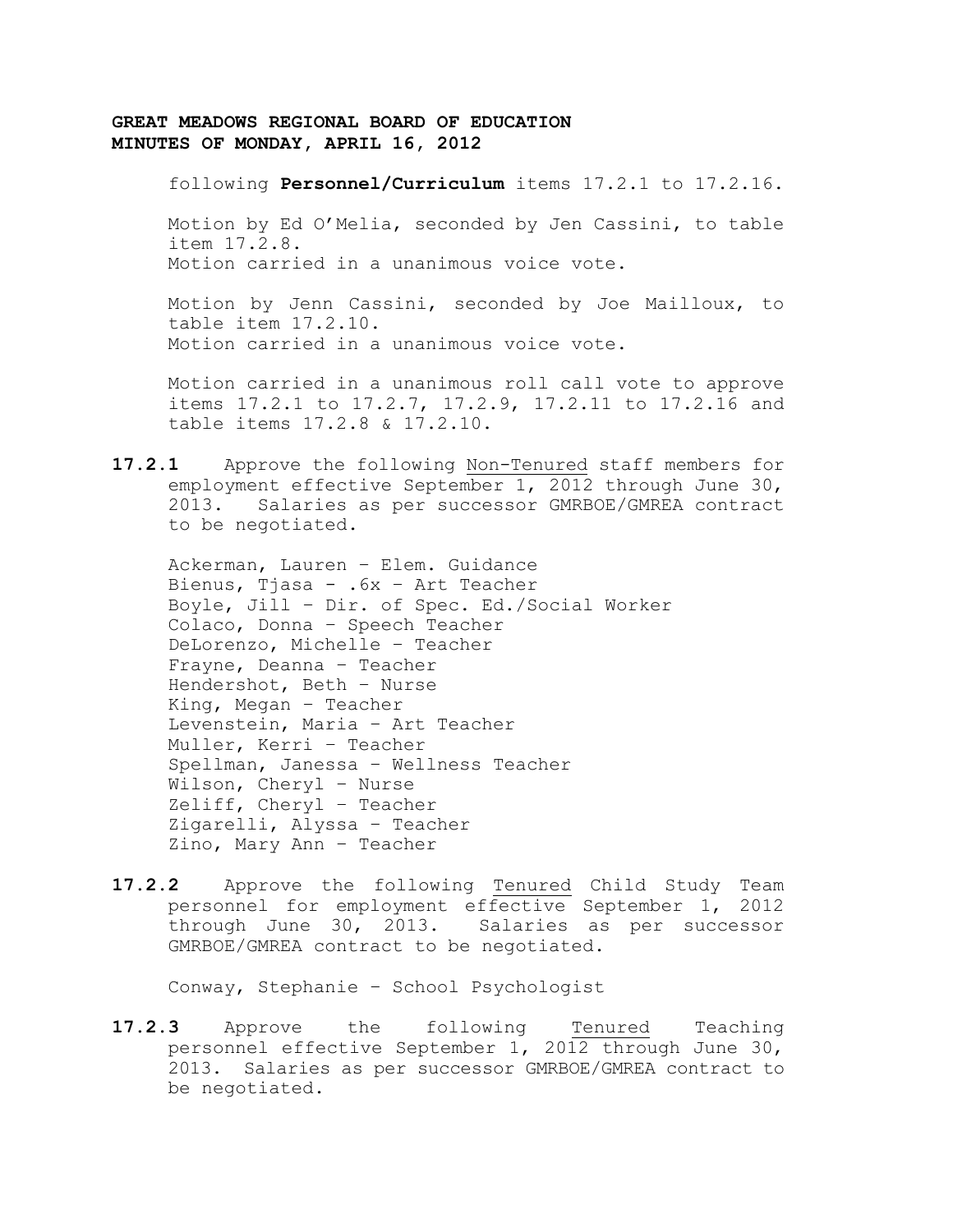Amundsen, Anne – Teacher Arnold, Judy – Teacher Baatz, Lisa – Wellness Teacher Bechtel, James – Wellness Teacher Benbrook, Melissa – Teacher Broxton, Amy – Teacher Buechle, Susan – Teacher Carroll, Joseph – Teacher Castanien, Sheila – Teacher Ciniewicz, Barbara – Teacher Cole, Nancy – Teacher Coppola, Joanne – Teacher Crane, Rachel – Teacher D'Agostino, Joseph Davis, Lois – Teacher DeJesus, Linda – World Language Teacher Doty, Kristine – Teacher Exley, Deb – Teacher Fancher, Amy – Teacher Feulner, Kara – Teacher Flynn, Brooke – Teacher Gibson, Carol – Teacher Goralczyk, Marcia – Teacher/Technology Gruszecki, Dana – Teacher Gulini, Ellen – Teacher Hart, Betsy – Wellness Teacher Holochwost, Anita – Teacher Hornyak, Tracy – Teacher Horsey, Maggie – Teacher Kohl, Christine – Nurse Koster, Jennifer – Teacher Kumma, Rosemary – Performing Arts Teacher Long, Jamie – Music Teacher Lunden, Jacquie – Teacher McClune, Linda – Guidance Miller, Kimbra – Teacher Nutt, Bill – GATE Teacher O'Connor, Linda – Media Specialist O'Hara, Steven – Teacher Pezzato, Phyllis – Teacher Redus, Mary – Teacher Revak, Claudia – Music Teacher Ritson, Casey – Teacher Romagnoli, Eileen – Teacher Roman, Carol – Media Specialist Romanczyk, Janis – Teacher Rosequist, Jeffrey – Teacher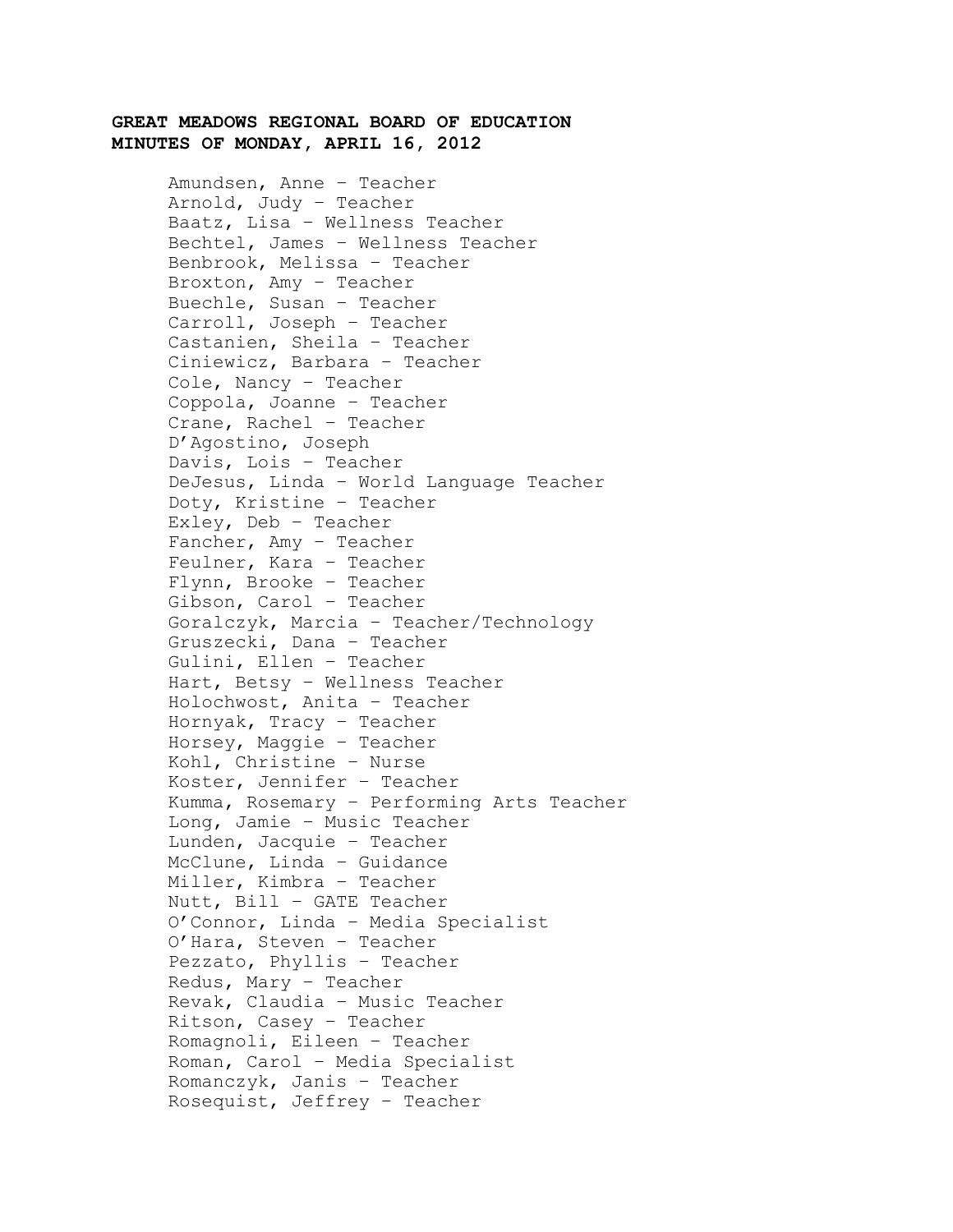Roth, Donna – Teacher/Technology Ryan, Karen – Teacher Schantzenbach, Jodi – Teacher Schepis, Thomas – Music Teacher Schubert, Colleen – Teacher Scott, Marcheta – Teacher Shuler, Eric – Teacher Silpoch, Jessica – Teacher Skodocek, John – Teacher Skoldberg, Julie – Speech Language Therapist Szmareta, Elizabeth – Teacher Teixeira, Martha – World Language Teacher Thorpe, Stephen – Teacher Tshudy, Dean – Teacher Washburn, Laurie – Teacher Williams, Judy – Teacher Wilkins, Linda – Teacher Wohlgemuth, Barbara – Teacher Woods, Marianne – Teacher

**17.2.4** Approve employment for the following 12-month personnel effective July 1, 2012 through June 30, 2013.

Administrators Batha, Jr., Ernest – Central Principal Kotcho, Julianne – Liberty Principal (non-tenured) Marmolejos, Israel – Middle School Principal

Business Administrator Julie Mumaw \$98,788.74 Administrative Assistant Ellen Weiss  $$55,305.13$ Business Office Bernice Billings - Human Resources \$43,807.79 Diane Van Heerden - Accounts Payable \$37,269.81 Secretarial Deb Berger – CST (corrected amount) \$34,810.58<br>Carole Durna – Middle School \$42,425.26<br>+ Substitute caller \$1.830.32 Carole Durna - Middle School (542,425.26) + Substitute caller \$ 1,830.32

| T SUDSLILULE CAIIEI            | RULOJU.JA   |
|--------------------------------|-------------|
| Sue Lanzarone - Liberty School | \$37,453.37 |
| Vera Walker - Central School   | \$40,568.27 |
| Computer Technician            |             |

Michael Hann \$57,960.50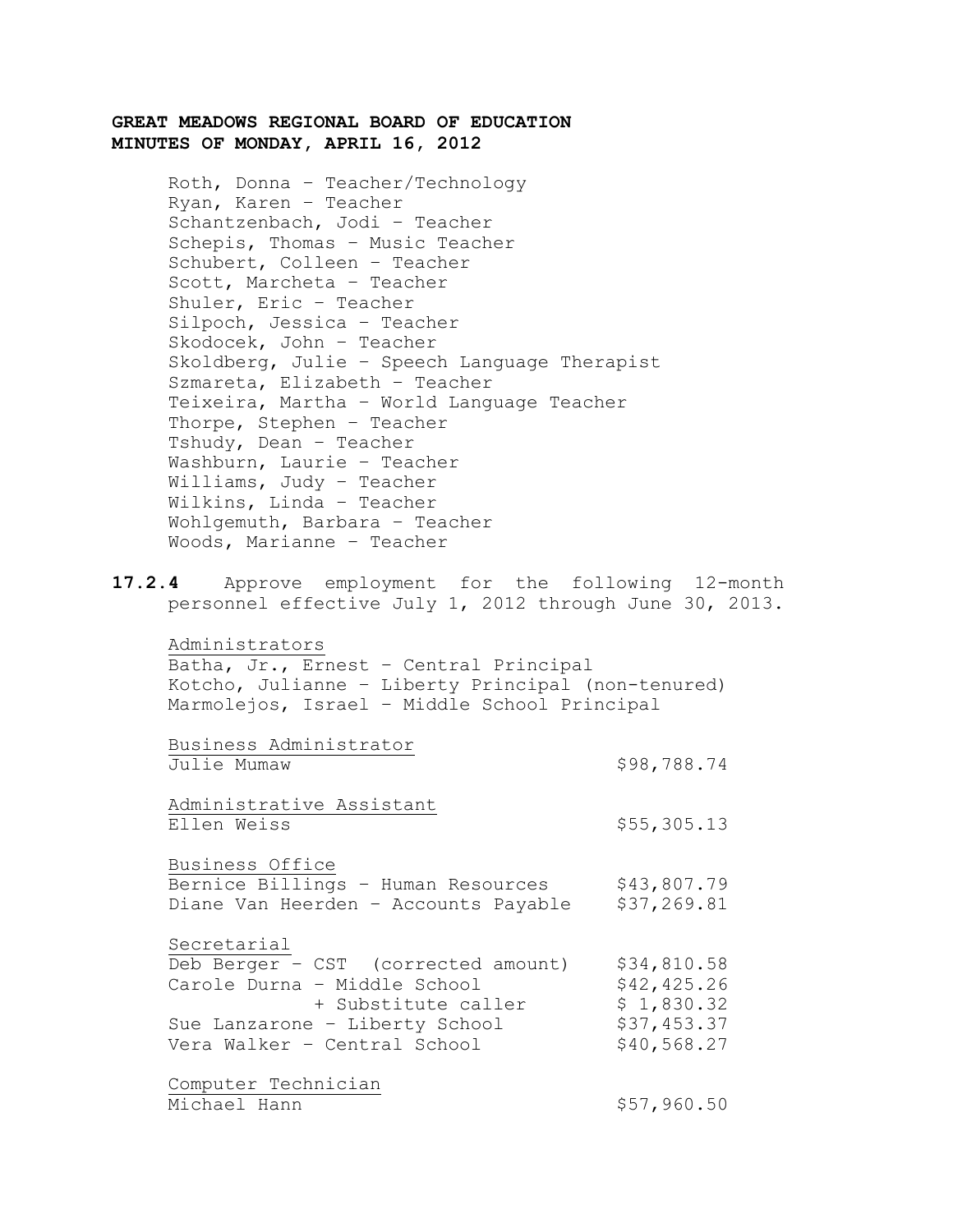| Treasurer of School Monies<br>Paula Hatch               | \$6,238.06        |
|---------------------------------------------------------|-------------------|
| Supervisor of Buildings & Grounds<br>Russell Warne      | \$80,859.44       |
|                                                         |                   |
| Maintenance                                             |                   |
| David White                                             | \$44,619.77       |
| Joseph Kiley                                            | \$31,917.81       |
| Custodians                                              |                   |
| Jose Alpizar                                            | \$35, 254.08      |
| Juan Alpizar                                            | \$31,429.75       |
| Frank Bush                                              | \$29,100.00       |
| Gene Farber                                             | \$26,509.09       |
| Dale Hart                                               | \$36,108.33       |
| Glenn Kuhsmunn                                          | \$26,229.70       |
| Greg Lombardo                                           | \$27,001.03       |
| Leigh Reiter                                            | \$29,398.13       |
| Harry Unangst                                           | \$38,152.73       |
| Approve employment for the following 10-month personnel |                   |
| effective September 1, 2012 to June 30, 3013.           |                   |
| Custodian P/T Evening                                   |                   |
| Marcia Goralczyk                                        | \$10,648.64       |
| Bus Driver                                              |                   |
| Thomas Thorsen                                          | \$18,369.00       |
| Cafeteria Aides at 2 hours per day                      |                   |
| Central School                                          |                   |
| Annette Khalaf                                          | \$8.84 per hour   |
| Charlotte McCormack                                     | \$9.46 per hour   |
| Middle School                                           |                   |
| Charleen Spezza                                         | \$9.84 per hour   |
| Liberty School                                          |                   |
| Vicky Scricco                                           | \$9.10 per hour   |
| Christine Stanford                                      | \$9.46 per hour   |
| Summer Custodians                                       |                   |
| Joseph D'Agostino                                       | $$10.15$ per hour |
| Kyle Beam                                               | \$10.15 per hour  |
| Jim Bechtel                                             | \$10.15 per hour  |
|                                                         |                   |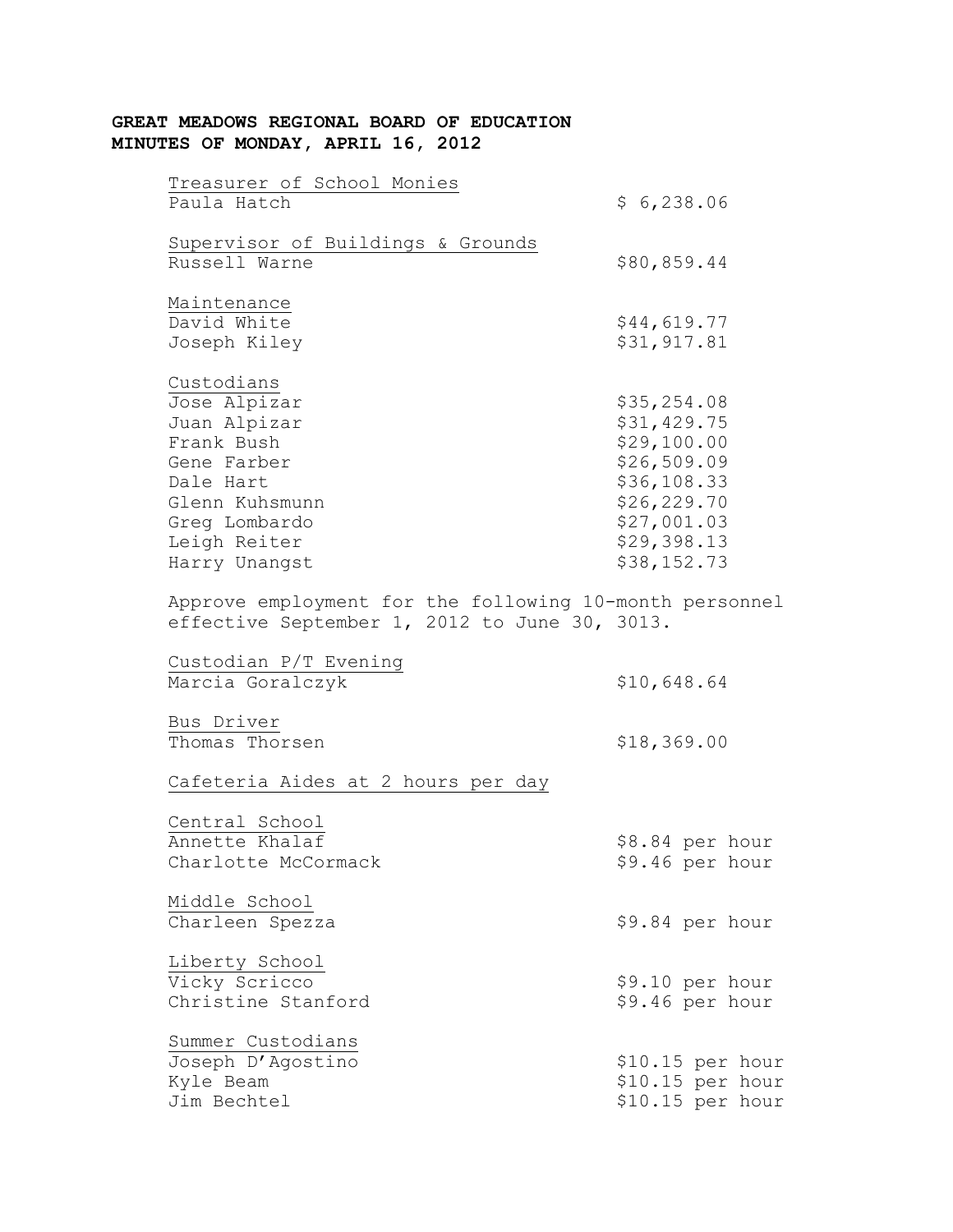| Marcia Goralczyk | \$13.87 per hour |  |
|------------------|------------------|--|
| Dean Tshudy      | \$10.15 per hour |  |

**17.2.5** Approve employment for the following 10-month Parttime office clerk effective September 1, 2012 through June 30, 2013:

Kathy Ascolese  $\uparrow$  8,953.50

- **17.2.6** Approve Kathy Ascolese as summer secretarial coverage at the rate of \$10.50 per hour.
- **17.2.7** Approve employment for the following 10-month aides effective September 1, 2012 through June 30, 2013:

| IEP Classroom Aides                      |             |
|------------------------------------------|-------------|
| Eileen Caufield - Middle School - F/T    | \$16,857.06 |
| Sharon Wojcicki - Middle School - F/T    | \$16,248.55 |
| Dawn Hull - Middle School - F/T          | \$14,707.00 |
| Rachael Garrison (Title 1) -             |             |
| Central School - $F/T$                   | \$14,707.00 |
| Pat Araki - Liberty School - F/T         | \$14,707.00 |
| Lynn Ferquson - Liberty School - FT      | \$10,605.00 |
| Judy Levermore - Liberty School - F/T    | \$14,707.00 |
| Catherine Stuber - Liberty School - F/T  | \$14,707.00 |
| Terry Sickels - Liberty School - F/T     | \$14,707.00 |
| Michelle Thorry - Liberty/Central - $FT$ | \$19,253.72 |
|                                          |             |

| PSD Aides @ Mountain Villa School |             |
|-----------------------------------|-------------|
| Amanda Sypniewski (IDEA) - P/T    | \$7,353.50  |
| Jeanmarie Tagliareni - F/T        | \$14,707.00 |
| Tara Warnock – F/T                | \$14,707.00 |

- **17.2.8** Tabled.
- **17.2.9** Approve the following revised curricula for implementation during the 2012-2013 school year:

Art Social Studies Technology

# **17.2.10** Tabled.

**17.2.11** Approve a stipend to Janessa Spellman for additional hours for After-School Volleyball Club at 6 hours x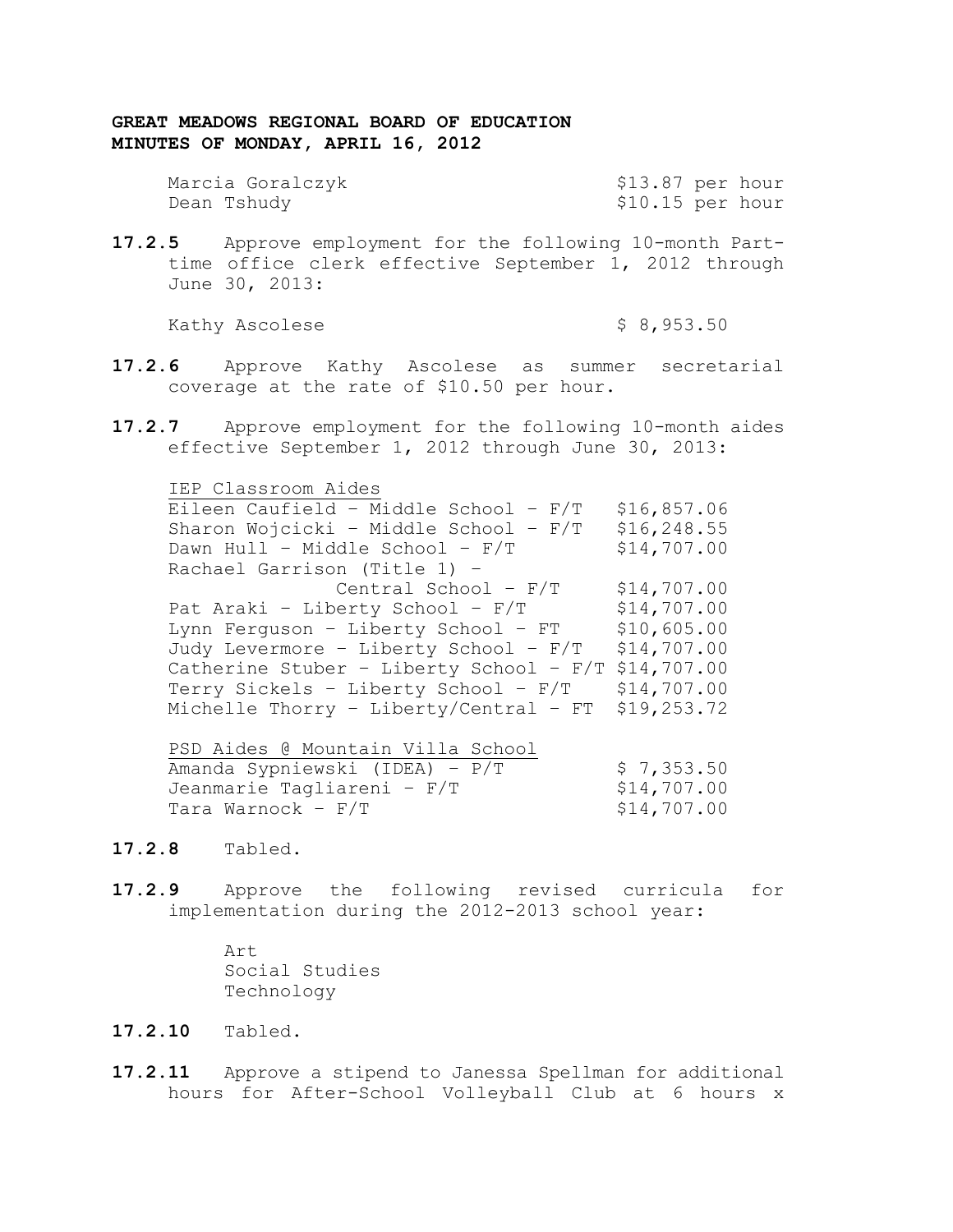$$38.00$  per hour =  $$228.00$  paid by Ed Job Funds.

- **17.2.12** Approve the cost of securing an English as a Second Language (ESL) certification to Deanna Frayne, Great Meadows Middle School Spanish teacher, not to exceed a total cost of \$2,000.00. This cost will be repayable to the Great Meadows Regional Board of Education if teacher leaves the district within three years of certification.
- **17.2.13** Approve the following personnel to attend workshops and/or conferences for the dates and costs listed below:

\$ - Denotes the need for a Substitute Teacher at \$80.00 per Diem.

| NAME |                 | WORKSHOP          | COST    | DATE.           |
|------|-----------------|-------------------|---------|-----------------|
|      | Julie Skoldberg | No More Meltdown  | S 0     | 5/21/12         |
|      | Linda O'Connor  | Book Expo America | \$99.00 | $6/5$ , 6, 7/12 |

- **17.2.14** Accept, with regret, the retirement of Anne Lisk, 2<sup>nd</sup> grade teacher, effective July 1, 2012.
- **17.2.15** Approve Mary Ann Zino, .5x Basic Skills Instructor (BSI), to Full-time 2<sup>nd</sup> grade teacher replacing Anne Lisk at Step 3 BS effective September 1, 2012 through June 30, 2013 with salary to be determined after teacher negotiations have been finalized.
- **17.2.16** Approve an assignment and building change for the following teachers beginning September 1, 2012:

Nancy Cole from  $1^\text{st}$  grade Central School to Basic Skills Instructor at Liberty School

Kara Feulner from  $4<sup>th</sup>$  grade Liberty School to Kindergarten at Central

**17.3** Upon recommendation of the Superintendent, motion by Joe Mailloux, seconded by Jenn Cassini, to approve the following **Finance** item 17.3.1.

Motion carried in a unanimous voice vote.

**17.3.1** Approve Lerch, Vinci & Higgins, LLP to perform an annual forensic audit with regards to Hackettstown School District per pupil costs at a cost not to exceed \$10,000.00.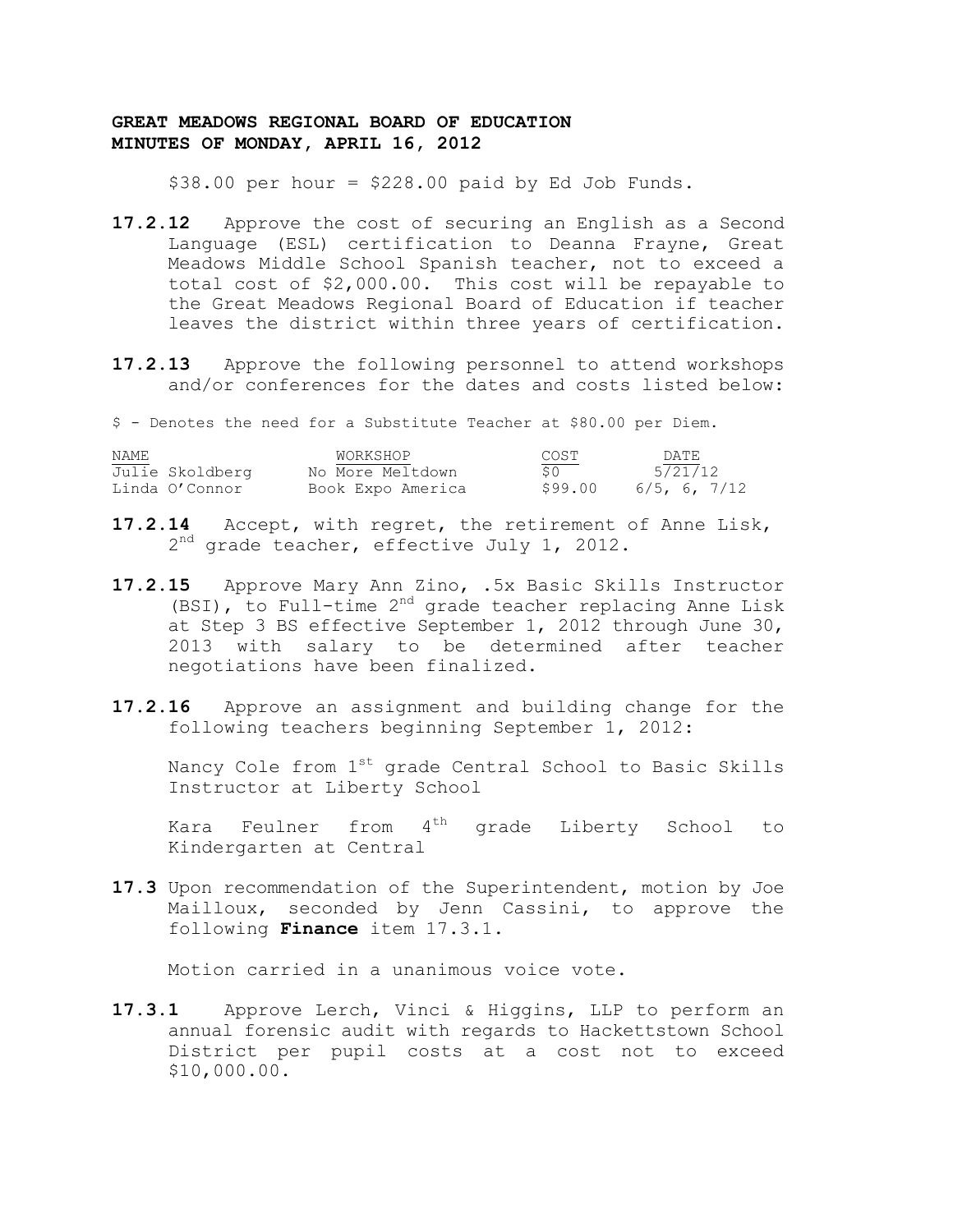**17.4** Upon recommendation of the Superintendent, motion by Mike Trotter, seconded by Joe Mailloux, to approve the following **Buildings/Grounds** item 17.4.1 and 17.4.2.

Motion carried in a unanimous roll call vote.

- **17.4.1** Approve Middle School building usage for Lorie Khalil to run a girls summer basketball camp from July 23, 2012 through July 26, 2012 from 8:30 AM to 3:30 PM at a cost of \$25.00 per hour  $x$  7 hours per day  $x$  4 days = \$700.00.
- **17.4.2** Approve the purchase of 100 cubic yards of mulch installed at the Liberty School playground (50 cubic yards) and Central School playground (50 cubic yards) at a total cost \$5,000.00.
- **17.5** Upon recommendation of the Superintendent, motion by Ed O'Melia, seconded by Jenn Cassini, to approve the following **Policy** item 17.5.1.

Motion carried in a roll call vote with Trotter abstaining.

17.5.1 Approve the 1<sup>st</sup> reading of the following ByLaw, Policies and Regulations:

ByLaw #0168 – Recording Board Meetings Policy #1631 – Residence Requirement for Person Holding School District Office, Employment, or Position Policy #2431 – Athletic Competition Policy #3324 – Right of Privacy Policy #4324 – Right of Privacy Policy #5117 – Inter-district Public School Choice Policy #5600 – Pupil Discipline/Code of Conduct Regulation #5600 – Pupil Discipline/Code of Conduct Policy #7510 – Use of School Facilities Regulation #7510 – Use of School Facilities Policy #8613 – Waiver of Pupil Transportation Policy #9270 – Home Schooling and Equivalent Education Outside the Schools Regulation #9270 – Home Schooling and Equivalent Education Outside the Schools

Jenn Cassini gave the Hackettstown HS Report